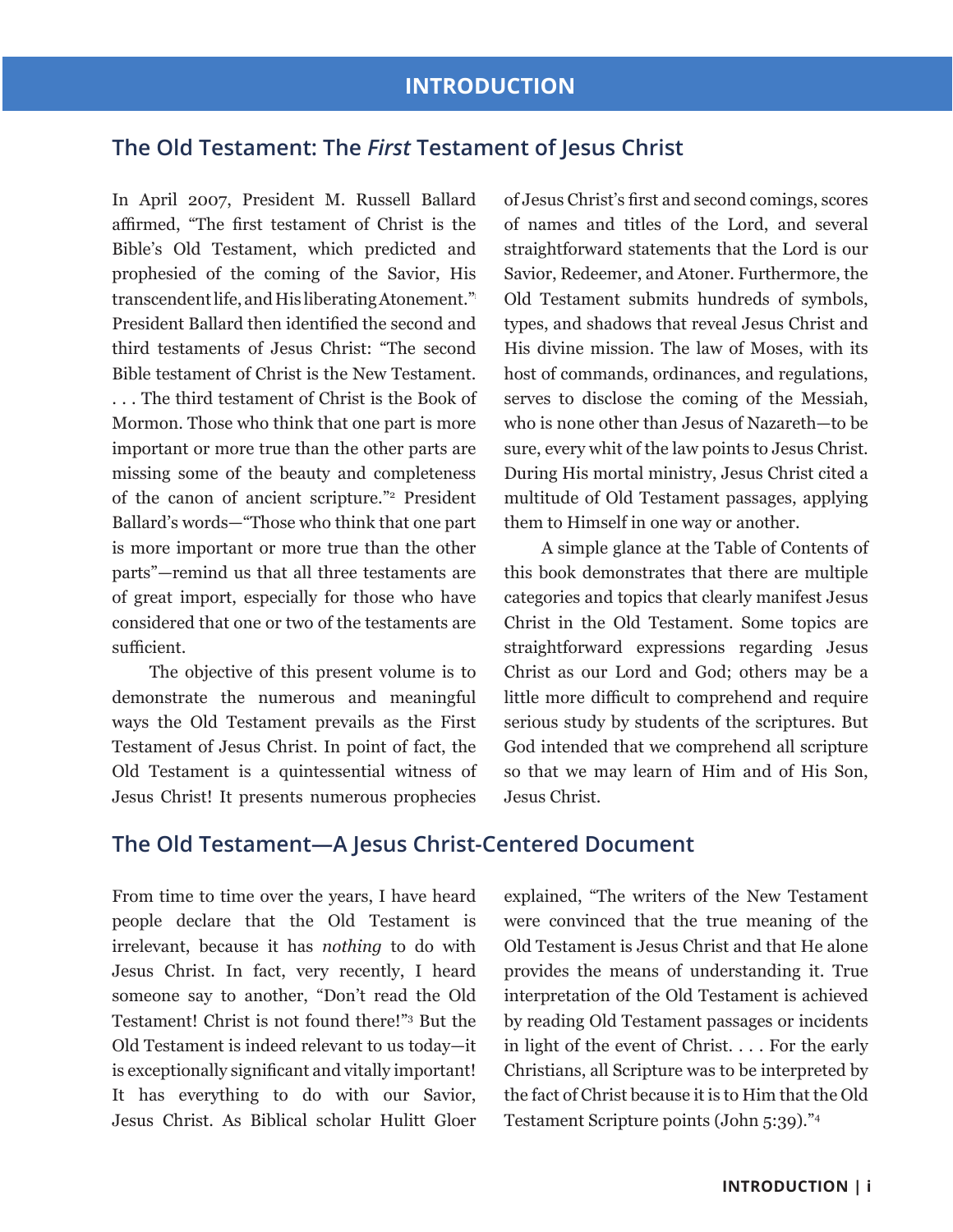Let's sum up, ever so briefly, how the Old Testament pertains to Jesus Christ:

The Old Testament is:

- the First Testament of Jesus Christ;
- a significant handbook on the Atonement;
- the foundational document for preparing the world for Jesus Christ's coming in the flesh, meaning it contains the words God revealed through His prophets to prepare the world for His Son's coming in mortality;
- a set of texts that contains scores of symbols, types, and shadows that reveal Jesus Christ and His Atonement; and
- a document that contains hundreds of prophecies about Jesus Christ and His divine mission.

Furthermore, the Old Testament is an indispensable work that

- reveals the Lord to be the Savior, Redeemer, and Great Atoner;
- contains some two hundred texts (literary units, not verses) on the last days, Jesus's Second Coming, and the Millennium;
- includes historical, prophetic, legal, and wisdom texts that reveal Jesus Christ's divine mission, perfection, omniscience, and omnipotence; and
- sets forth doctrines on how to become holy and remain holy.

In short, the Old Testament is a scriptural work of authority and divine revelations that focuses on our Redeemer and Savior Jesus Christ.

# **The Witness of the New Testament Regarding Christ in the Old Testament**

Several New Testament passages reveal that the Old Testament is a Jesus Christ-centered document:

- Peter testified, "To him [speaking of Jesus Christ] give all the prophets witness" (Acts 10:43). This verse states that *all* the prophets—not some or a few—have testified of Jesus Christ.
- Acts 18 states, "A certain Jew named Apollos, born at Alexandria, an eloquent man, and mighty in the scriptures, came to Ephesus. . . . This man was instructed in the way of the Lord; and being fervent in the spirit, he spake and taught diligently the things of the Lord. . . . For he mightily convinced

the Jews, and that publicly, shewing by the scriptures [i.e., the Old Testament] that Jesus was Christ" (Acts 18:24–25, 28). The last sentence of verse 28 demonstrates that Apollos used the scriptures to prove that Jesus was Christ. The fact that the word *scriptures* here refers to the Old Testament should be evident because the New Testament had not yet been compiled.

• "Philip findeth Nathanael, and saith unto him, We have found him, of whom Moses in the law, and the prophets, did write, Jesus of Nazareth" (John 1:45). Moses (who revealed the law of Moses) and the other Old Testament prophets wrote of Jesus Christ.

# **The Witness of Jesus Christ Regarding Himself in the Old Testament**

Jesus Christ Himself bore witness that the scriptures (the Old Testament) were about Him. In fact, there are no greater affirmations regarding the scriptures than those that come from Jesus Christ Himself!

• Jesus commanded, "Search the scriptures; . . . they are they which testify of me" (John 5:39). The scriptures here are none other than the Old Testament, which testifies of Jesus Christ.

### **ii | Introduction**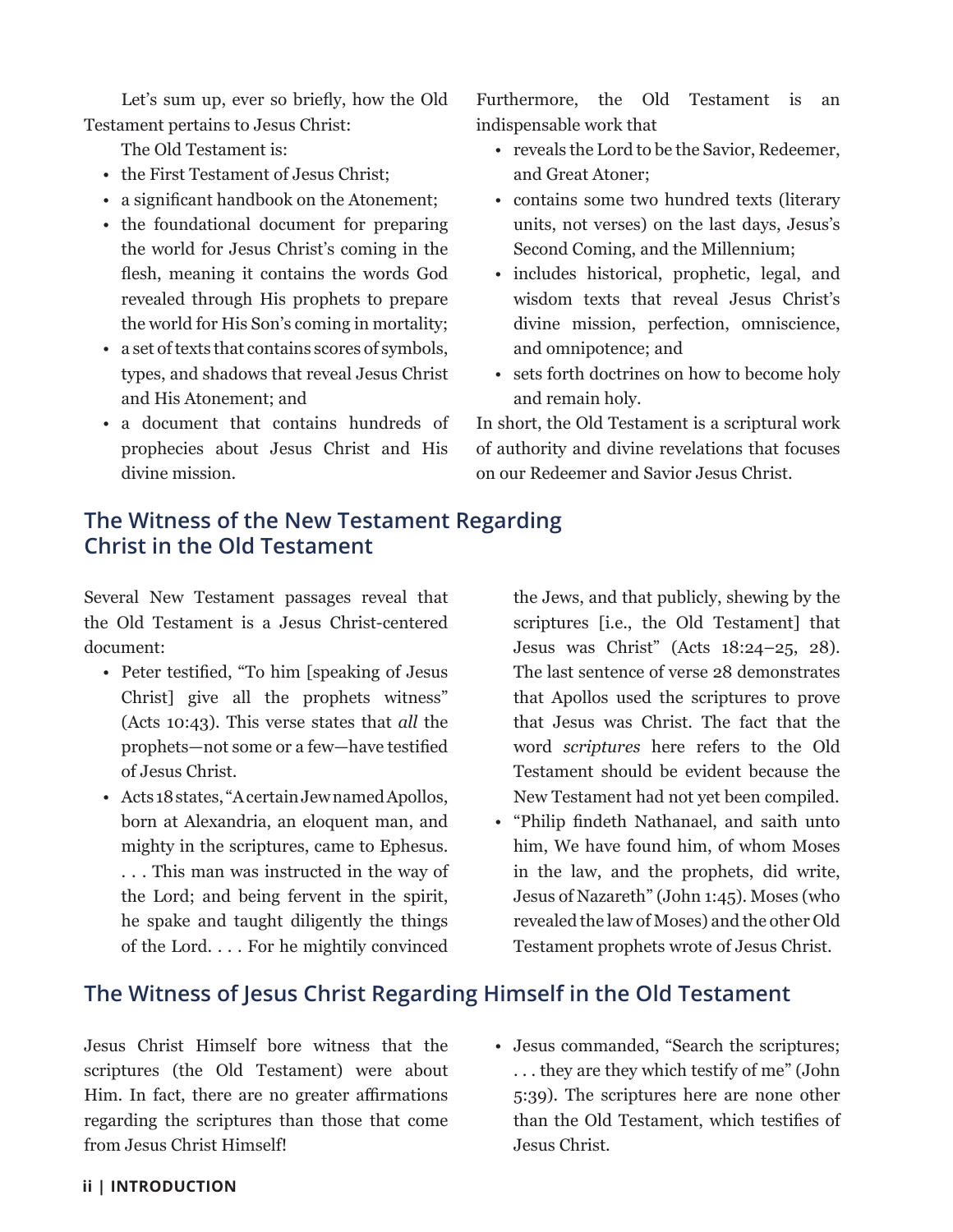- Luke wrote concerning Jesus's conversation with two disciples on the very day of Jesus's Resurrection, "And beginning at Moses and all the prophets, he [Jesus] expounded unto them [His two disciples] in all the scriptures the things concerning himself" (Luke 24:27). This means that Jesus expounded the things about Himself that were revealed "in all the scriptures" (the Old Testament! The New Testament was not written yet). Luke specifically mentioned Moses (e.g., Genesis, Exodus, Leviticus, Numbers, Deuteronomy) and "all the prophets" (e.g., Samuel, Elijah, Elisha, Isaiah, Jeremiah, Ezekiel, Daniel, Hosea, Joel, Amos, etc.).
- The resurrected Jesus taught His Apostles, "All things must be fulfilled, which were

written in the law of Moses, and in the prophets, and in the psalms, concerning me" (Luke 24:44). Jesus mentioned three categories of Old Testament scripture: the law of Moses (specifically Exodus, Leviticus, Numbers, Deuteronomy); the psalms (the book of Psalms); and the prophets (Samuel, Isaiah, Jeremiah, Amos, Jonah, Hosea, Malachi, etc.). All three of these categories pertain to Jesus Christ—which, He said, "were written . . . concerning me."

• Jesus said, "For had ye believed Moses, ye would have believed me: for he wrote of me" (John 5:46). The law of Moses consists of the books of Exodus, Leviticus, Numbers, and Deuteronomy.

# **The Witness of the Book of Mormon Regarding Christ in the Old Testament**

The Book of Mormon affirms that "all the holy prophets," which include the Old Testament prophets, have prophesied of Christ:

- Jacob, the brother of Nephi, wrote, "Behold, I say unto you that none of the prophets have written, nor prophesied, save they have spoken concerning this Christ" (Jacob 7:11). That is to say, all of God's prophets have written, prophesied, and spoken of Christ.
- Jacob also stated, "We had a hope of his [Christ's] glory many hundred years before his coming; and not only we ourselves had a hope of his glory, but also all the holy prophets which were before us." (Jacob 4:4). *All* of God's prophets had a "hope of [Jesus's] glory" long before His birth.
- Abinadi bore witness, "For behold, did not Moses prophesy . . . concerning the coming

of the Messiah, and that God should redeem his people?" (Mosiah 13:33). Moses prophesied of the Messiah's coming.

• Abinadi again testified, "Yea, and even all the prophets who have prophesied ever since the world began—have they not spoken more or less concerning these things? Have they not said that God himself should come down among the children of men, and take upon him the form of man, and go forth in mighty power upon the face of the earth? Yea, and have they not said also that he should bring to pass the resurrection of the dead, and that he, himself, should be oppressed and afflicted?" (Mosiah 13:33– 35). *All the prophets*, "since the world began," have prophesied of Jesus Christ, including the Old Testament prophets.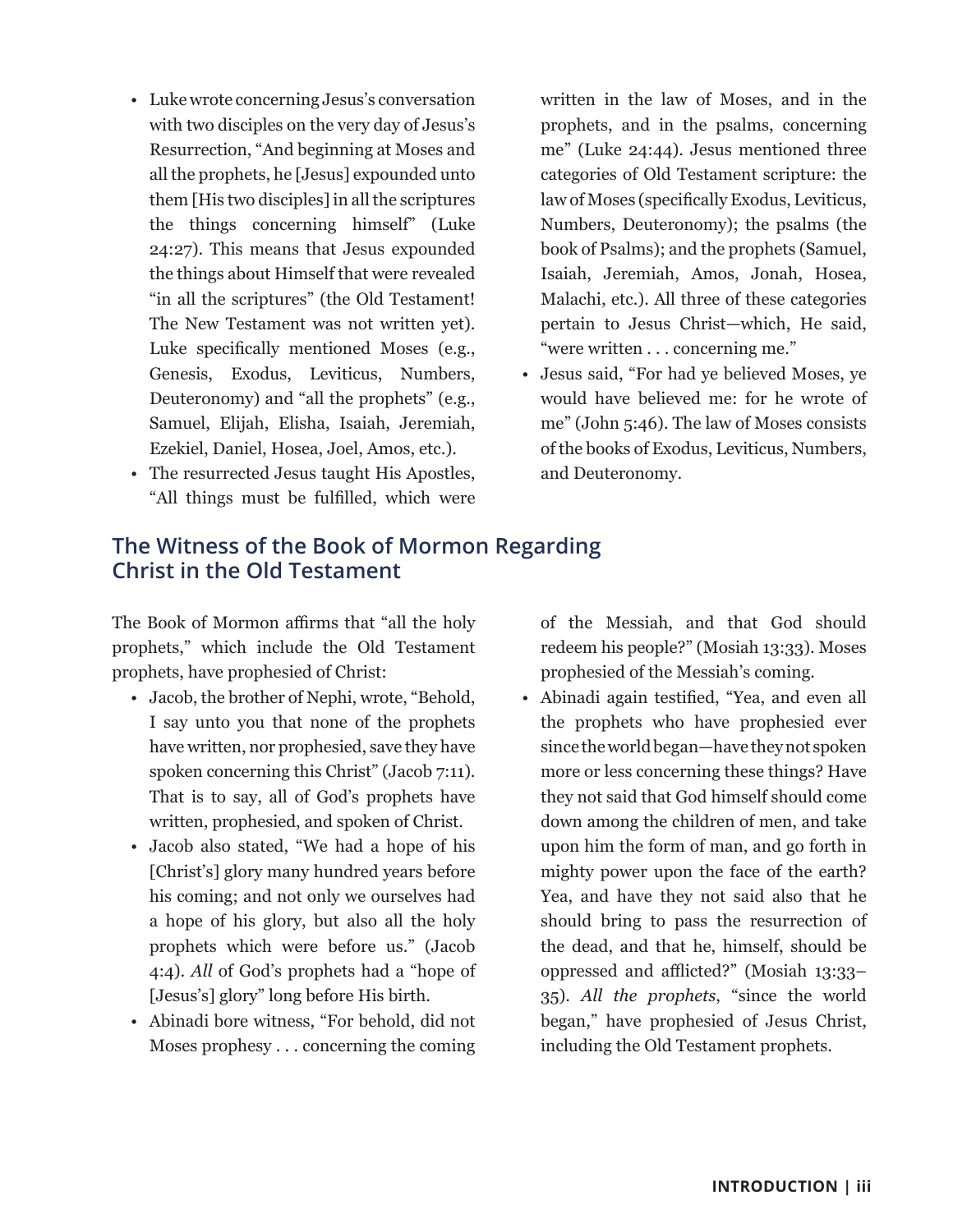# **How Is the Old Testament Jesus Christ–Focused?**

Notwithstanding these statements, many individuals have wondered where they can find Jesus Christ in the various books of the Old Testament, especially since portions of the Old Testament are so difficult to comprehend. Many of the ancient prophets presented their teachings about Jesus Christ using complex literary forms. For example, the Old Testament prophets employed rhetorical questions, symbolic forms, similitudes ("I have also spoken by the prophets, and I have multiplied visions, and used similitudes" [Hosea 12:10]), types, shadows, figures of speech, poetic parallelisms and other forms of poetry, laments, and many other literary types and figures as they prophesied of Jesus's ministry, atoning sacrifice, Resurrection, Second Coming, and Millennial reign.

In point of fact, these prophets were literary geniuses in the way they presented scriptural texts, but casual readers often miss the impact and full meaning of their writings. Thus many students of the Old Testament cannot see how "to him [Jesus Christ] give all the prophets witness" (Acts 10:43).

Because of the absolute centrality of Jesus Christ and His Atonement to God's perfect plan, God has given us a "great . . . cloud of witnesses" (Heb. 12:1) of His Son's Atonement—a thousand witnesses, ten thousand witnesses, or more. Both the ancient prophets and the Apostles have revealed Jesus Christ to us. They are all notable, outstanding, special witnesses of the Savior.

In the following ways, the Old Testament focuses on Jesus Christ:

### **1. Prophecies of Christ**

The Old Testament presents hundreds of prophecies of Jesus Christ concerning His birth, name, childhood, disposition, ministry, teachings, miracles, triumphal entry, betrayal, trial, sufferings, Atonement, Crucifixion, death,

burial visit to the spirit world, Resurrection, exaltation, and blessings. For example, Isaiah prophesied of His birth (Isa. 7:14; 9:6) and Zechariah prophesied that the Messiah would be betrayed for "thirty pieces of silver" (Zech. 11:12). Other prophecies set forth Jesus's trials and sufferings: False witnesses would rise up against Him (Ps. 35:11); He would be silent before His accusers (Isa. 53:7); He would not hide His "face from shame and spitting" (Isa. 50:6); His visage would be marred (Isa. 52:14); He would be "despised and rejected" (Isa. 53:3); He would "[bear] our griefs and carr[y] our sorrows" (Isa. 53:4); He would be "wounded" (Isa. 53:5) and "bruised" (Isa. 53:5); He would receive "stripes" (Isa. 53:5); He would give His "back to the smiters" and His "cheeks to them that plucked off the hair" (Isa. 50:6); He would hide not His "face from shame and spitting" (Isa. 50:6); He would be "oppressed and . . . afflicted" (Isa. 53:7); He would "[open] not His mouth" (Isa. 53:7); He would be "stricken" (Isa. 53:8); and He would be smitten (Zech. 13:7; Matt. 26:31).

## **2. Types and Shadows of Jesus Christ**

The Lord through His prophets used a great number of types and shadows to teach us of Jesus Christ. The prophets drew on the natural world, including things in the heavens, geographical places, plants, and the animal kingdom; everyday clothing and sacred vestments; civil and religious positions; building and architectural components; common women and men, as well as prophets, priests, and kings; ordinances, both ancient and modern; historical events; cities; and such ordinary things as colors, liquids, numbers, and foods.

Here are four brief examples: (1) the brazen serpent was a special object lesson that pertained to the lifting up of Jesus Christ on the cross (Num. 21:6–9); (2) the blood sacrifices and symbols of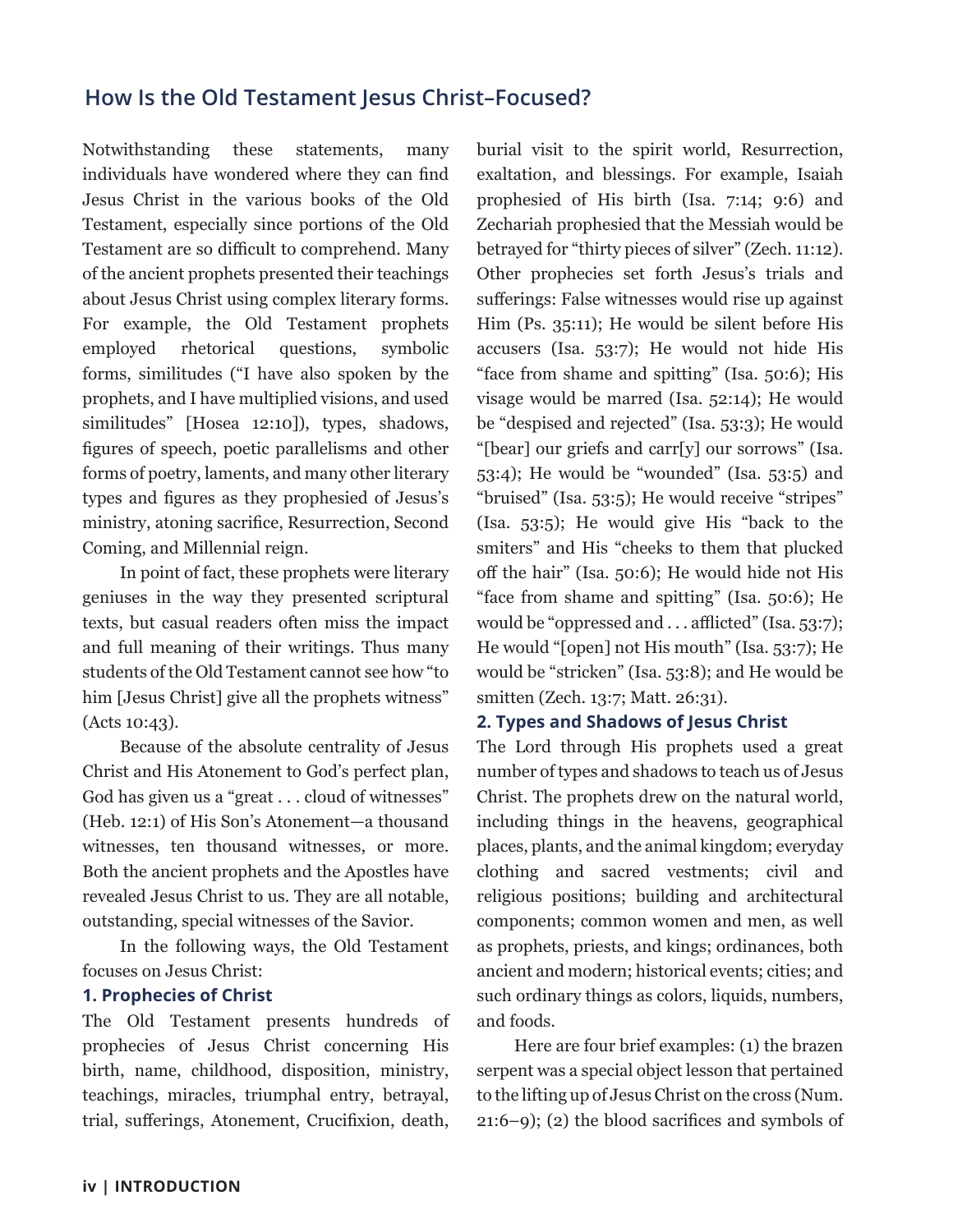the Day of Atonement held special significance to Christ's atoning sacrifice (Lev. 16; Heb. 7–9); (3) the high priest of ancient Israel served as a figure of "the Apostle and High Priest of our profession, Jesus Christ (Lev. 21; Heb. 3:1; 4:14); and (4) Jesus compared Jonah's three days and nights in the fish's belly to His own "three days and three nights in the heart of the earth" (Matt. 12:39–41).

### **3. The Name** *Jehovah*

The sacred name *Jehovah*, derived from the Hebrew *YHWH*, is found more than 6,800 times in the Old Testament; most English translations of the Bible, however, use Lord in place of *Jehovah*. It is crucial to recognize that the name *Jehovah* is "the covenant and proper name of the God of Israel" and that Jehovah Himself is none other than "the premortal Jesus Christ."5 Church authorities have affirmed the truth that Jesus Christ is Jehovah: President Gordon B. Hinckley (2008): "Jesus was in very deed the great Jehovah of the Old Testament."6 President Russell M. Nelson (2017): "Commence tonight to consecrate a portion of your time each week to studying everything Jesus said and did as recorded in the Old Testament, for He is the Jehovah of the Old Testament."<sup>7</sup> "The Living Christ: The Testimony of the Apostles" (2000): Jesus Christ was "the Great Jehovah of the Old Testament, the Messiah of the New."8 There are many similar statements by Church authorities. Those who accept the teaching that Jesus Christ's premortal name was *Jehovah* will have a completely different view regarding the prominence of Jesus Christ in the Old Testament scriptures.

The 6,800 straightforward attestations of Jesus in the Old Testament under the name *Jehovah* are highly significant! Jesus is found 6,800 times in the Old Testament—not as the name *Jesus* but as Jehovah! Each attestation of *Jehovah* belongs to a context that provides us with understanding regarding His mission, character, or attributes.

## **4. Jesus, Not the Father, Spoke to Old Testament Prophets**

There is an essential, but often misunderstood, matter that requires illumination. It was Jesus Christ, not God the Father, who spoke to each and all of the Old Testament prophets—Moses, Joshua, Isaiah, Ezekiel, Hosea, and many others. Jesus Christ, using His premortal, proper name, *Jehovah* (or Lord), was *the* Revealer of His word. In fact, the Old Testament includes over 1,100 formulaic expressions that present Jehovah revealing His word to His servants, His prophets. These expressions include "the Lord said"9 (more than two hundred times), "thus saith the Lord"<sup>10</sup> (about eight hundred times), and "the Lord spake unto [various prophets]"<sup>11</sup> (more than one hundred times). All 1,100 expressions refer to Jesus Christ, *not* the Father. Jesus Christ was the Supreme Being who spoke in each of these 1,100-plus instances. Stated differently, we might substitute *Jesus Christ* for Lord in each of the 1,100-plus expressions under discussion: "Jesus Christ said," "thus saith Jesus Christ," and "Jesus Christ spake unto . . . ," and so on.

President Joseph Fielding Smith's words are clear on these matters: "All revelation since the fall has come through Jesus Christ, who is Jehovah of the Old Testament. In all of the scriptures, where God is mentioned and where he has appeared, it was Jehovah who talked with Abraham, with Noah, Enoch, Moses and all the prophets. He is the God of Israel, the Holy One of Israel; the one who led that nation out of Egyptian bondage, and who gave and fulfilled the Law of Moses. The Father has never dealt with man directly and personally since the fall, and he has never appeared except to introduce and bear record of the Son."12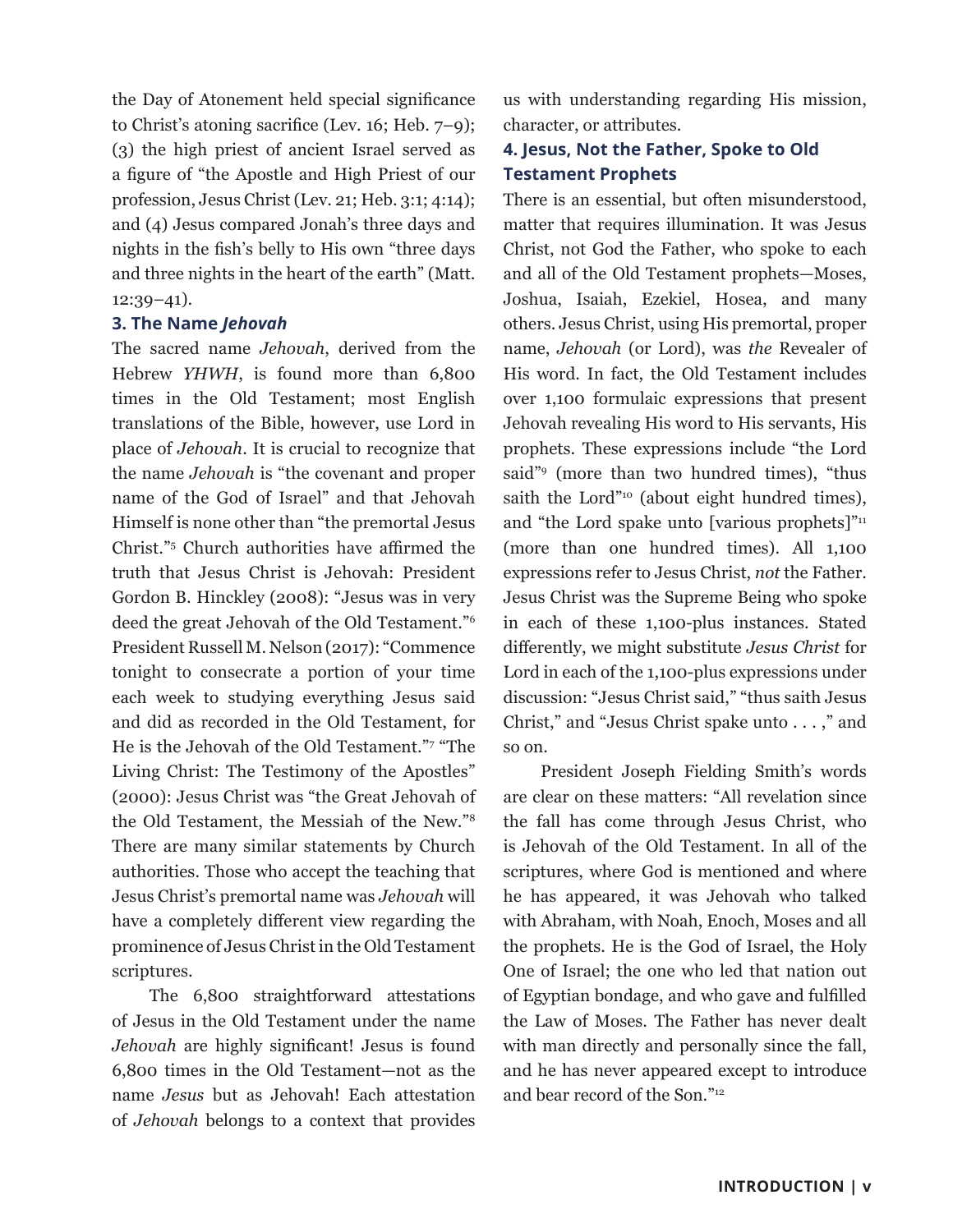## **5. Names and Titles of Deity**

The Old Testament sets forth more than one hundred names or titles of the Lord, such as *King of Israel* (Isa. 44:6), *Prince of Peace* (Isa. 9:6), *King of glory* (Ps. 24:7), *Lord of Hosts* (Isa. 54:5), *Hope of Israel* (Jer. 17:13), and *Judge of Israel* (Micah 5:1). Many of these names or titles pertain to the Atonement—*Redeemer* (Job 19:25; Isa. 49:7), *Savior* (Isa. 43:3), *Lamb* (Isa. 53:7), *Messiah the Prince* (Dan. 9:25), and *Salvation* (Isa. 12:2); other names or titles are metaphors— *Stone of Israel* (Gen. 49:24), *Horn of David* (Ps. 132:17), *Rock* (Deut. 32:15), and *Sceptre* (Num. 24:17). The Lord's multiple names provide appreciable instruction regarding who the Lord is and what His mission is.

## **6. Personal Names That Include the Name**  *God* **or** *LORD*

Attentive readers of the Old Testament may have noticed personal names that include the element -*el* (Hebrew, signifying "God"). Sometimes -*el* appears at the beginning of names, such as *Eldad*, *Eliab*, *Eliakim*, and *Elimelech*; on other occasions, -*el* appears at the end of names, such as *Gabriel*, *Immanuel*, *Daniel*, *Joel*, and *Michael*. Such names that include the name of God are called *theophoric names*, or names that bear the name of God. The fact that there are scores of -*el* names in the Old Testament underscores their importance and relays the fact that many ancient Israelite parents desired that their children's names bear the name of God.

Each -*el* name has a special meaning that teaches us something about the Lord. Here are several examples: *Elkanah* ("God has purchased"), *Elisha* ("God is salvation"), *Elishua* ("God is salvation"), *Paltiel* ("God is my deliverance"), *Meshezabel* ("God saves"), *Eliakim* ("May God raise up"), *Mehujael* ("God causes to live"), and *Raphael* ("God has healed"). There are also scores of -*iah* names (with the suffixes -*iah*, -*jah*, -*ai*, or -*jahu* or the prefixes *Ho*-, *Jo*-, *Jeh*-, and *Jeho*-, including *Jeremiah*

("the Lord raises up"), *Isaiah* ("The Lord is salvation"), *Elijah* ("The Lord is my God"), and *Uriah* ("the Lord is my light").

There are approximately 450 theophoric names in the Bible, of which about four hundred are personal names and the other fifty are place names.

### **7. Law of Moses**

The law of Moses (see especially the books of Exodus, Leviticus, Numbers, and Deuteronomy) testified of Jesus Christ; as Paul wrote, "Wherefore the law was our schoolmaster to bring us unto Christ" (Gal. 3:24). And several Book of Mormon prophets plainly stated that the law of Moses was focused on Jesus Christ, including Alma, who said, "And behold, this is the whole meaning of the law, every whit pointing to that great and last sacrifice; and that great and last sacrifice will be the Son of God, yea, infinite and eternal" (Alma 34:14; see also 2 Ne. 11:4; Jarom 1:11). The regulations, directives, ordinances, temple rituals, system of sacrifices, feasts, and festivals of the law of Moses teach us of Jesus Christ and His atoning sacrifice. Ancient sacrifices, for example, prefigured Christ's roles as the sacrificial offering, the offerer of the sacrifice, and the priest who conducted the sacrifice (Lev. 1–7). The ancient sacrificial meal (Lev. 7:11–36), which was eaten by the offerer and the priests in the temple, anticipates the Sacrament; the former (the sacrificial meal) looked forward to Christ's sacrifice, and the latter (the sacramental meal) recalled it.

#### **8. Symbols of Jesus Christ**

Hundreds of Old Testament metaphors, similes, and implications produce images that reveal Jesus Christ and His eternal mission: the Messiah is the cornerstone (Ps. 118:22; Matt. 21:42), the "fountain of living waters" (Jer. 2:13; 17:13), the rock (Deut. 32:4; Ps. 28:1; 62:2; 1 Cor. 10:1–4), a fortress (2 Sam. 22:2–4), a shield that protects His people (Gen. 15:1; Ps. 28:7; Prov. 30:5), a branch (Isa. 11:1–5; Jer. 23:5–6; 33:15–17), dew (Ps. 110:3; Hosea 14:4–5), and more.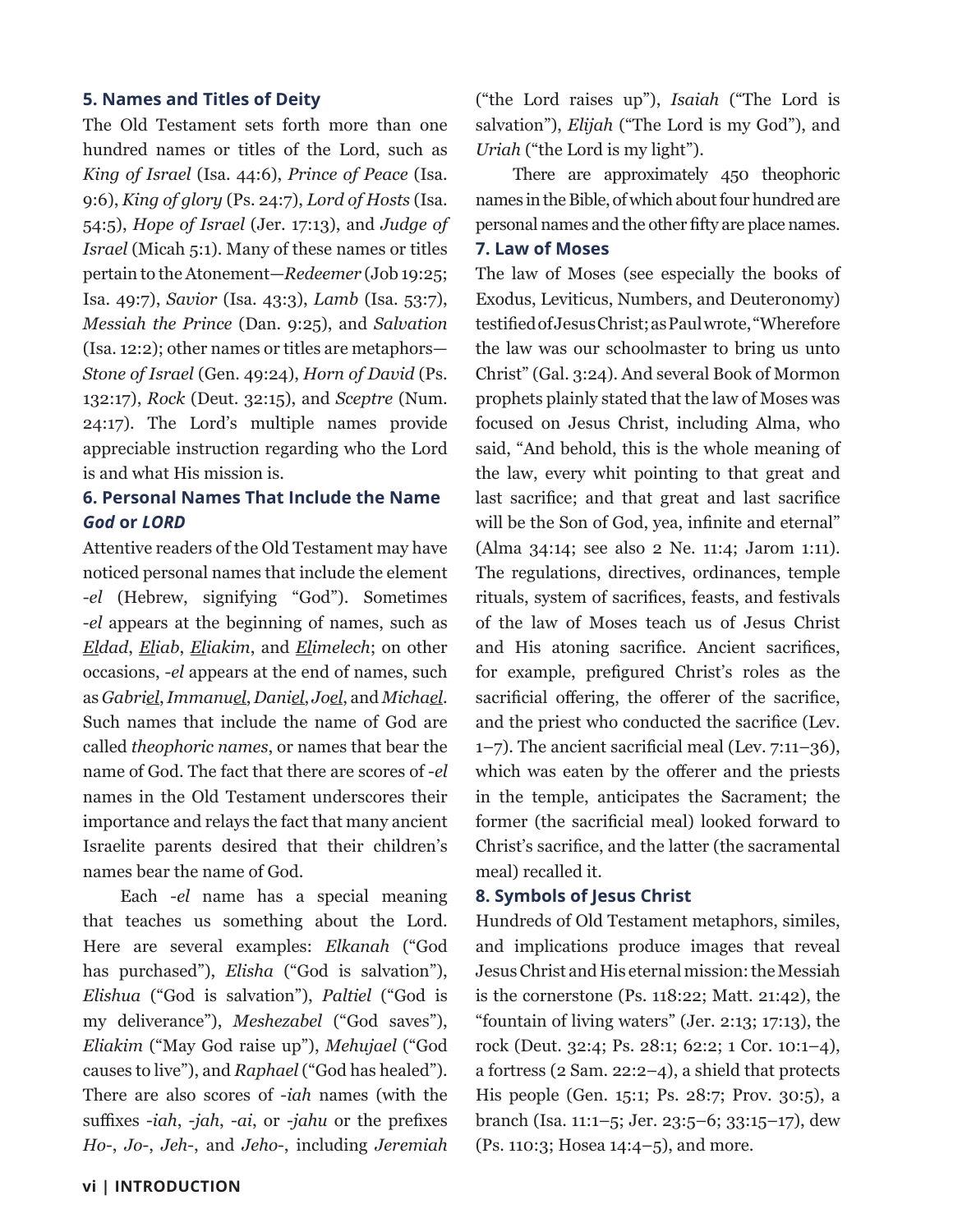## **9. The Ancient Temple and Its Components**

Various components of the ancient temple foreshadowed aspects of Jesus Christ's divine ministry and atoning sacrifice, including the temple furniture (laver of brass, altars, lampstand, ark of the covenant), sacrifices (burnt, peace, sin, trespass offerings), foods (portions of sacrificial offerings, shewbread), sacred objects (jar of manna, tablets of the law, rod of Aaron), and diverse parts of the temple (veil, horns of the altar). For example, the jar of manna was kept in the Ark of the Covenant; manna, which saved the children of Israel temporally, represented Jesus Christ, the "living bread," who saves His people everlastingly (John 6:48–51).

## **10. Ancient Ordinances**

All of the sacrifices, rituals, and ceremonies that were part of the Mosaic law code were ordered as symbols of Jesus Christ's divine mission and atoning sacrifice. These include baptism, anointings, washings, sprinkling of blood, laying on of hands, and sacrificial offerings.

### **11. Hosea's Family and Isaiah's Family**

The Lord called His people to repentance by using a number of symbols or similitudes (Hosea 12:10). These similitudes included Hosea and his wife Gomer (Hosea 1) as well as Isaiah and his family (Isa. 8:18). Hosea, for example, represented the Lord Himself.

## **12. Prayers: The Righteous Seeking Divine Favor**

The Old Testament features about nineteen prayers, uttered by Abraham, Moses, David, Hannah, Daniel, and others. When individuals said prayers, they addressed them to the *Lord* (Hebrew = Jehovah), to *God* (Hebrew = Elohim), or to the *Lord God* (Hebrew = Jehovah Elohim). For example, Abraham began his prayer with "Lord God" (Gen. 15:2). King Hezekiah uttered, "O Lord God of Israel" (2 Kgs. 19:15), and Ezra implored, "O my God" (Ezra 9:5). Such prayers are focused on God and His divine abilities to help those in need.

### **13. Prophetic Speech Forms**

Time and again, the Old Testament prophets, when they revealed God's word to their audiences, used a number of speech forms, or formulaic expressions. These speech forms, indicative of prophetic authority and prerogative, invoked the Lord's name as well as His power and authority. That is to say, such expressions as "Thus saith the Lord," "Hearken to the word of the Lord," and "As the Lord liveth" are not common to the world of government, law, commerce, or trade or to everyday speech. Rather, these expressions are unique to prophets and indicate their authority to speak in the Lord's name.

#### **14. Psalms and Hymns**

The book of Psalms is an ancient hymnbook (150 hymns) that features praises about God and His majesty, omnipotence, love, and mercy. Many of the psalms focus on Christ. The resurrected Jesus taught His Apostles, "All things must be fulfilled, which were written in the Law of Moses, and in the prophets, and *in the psalms*, concerning me" (Luke 24:44; emphasis added).

#### **15. Historical Narratives**

Various narratives instruct us regarding the Lord, His divine ways, and His character, nature, and mission. For example, the narrative regarding Eve (Gen. 2) foreshadows Jesus Christ as both *Life* and *Help*; the account of Isaac (Gen. 22) prefigures the future sacrifice of Jesus Christ; the life of Joseph of Egypt contains many elements that teach us of the coming of Jesus Christ; Job, the suffering servant, was a similitude of Christ's suffering; the book of Ruth defines what it means to be a redeemer; 1 Samuel 1 shows God's power in the lives of individuals and families; and the text regarding Abigail provides images that point to Jesus Christ (1 Sam. 25).

### **16. Legal Texts**

Various legal texts foreshadow Jesus and His divine mission, including Numbers 19 (law of the corpse), Numbers 35 (cities of refuge), Leviticus 15 (law of flows), Leviticus 13–14 (laws regarding